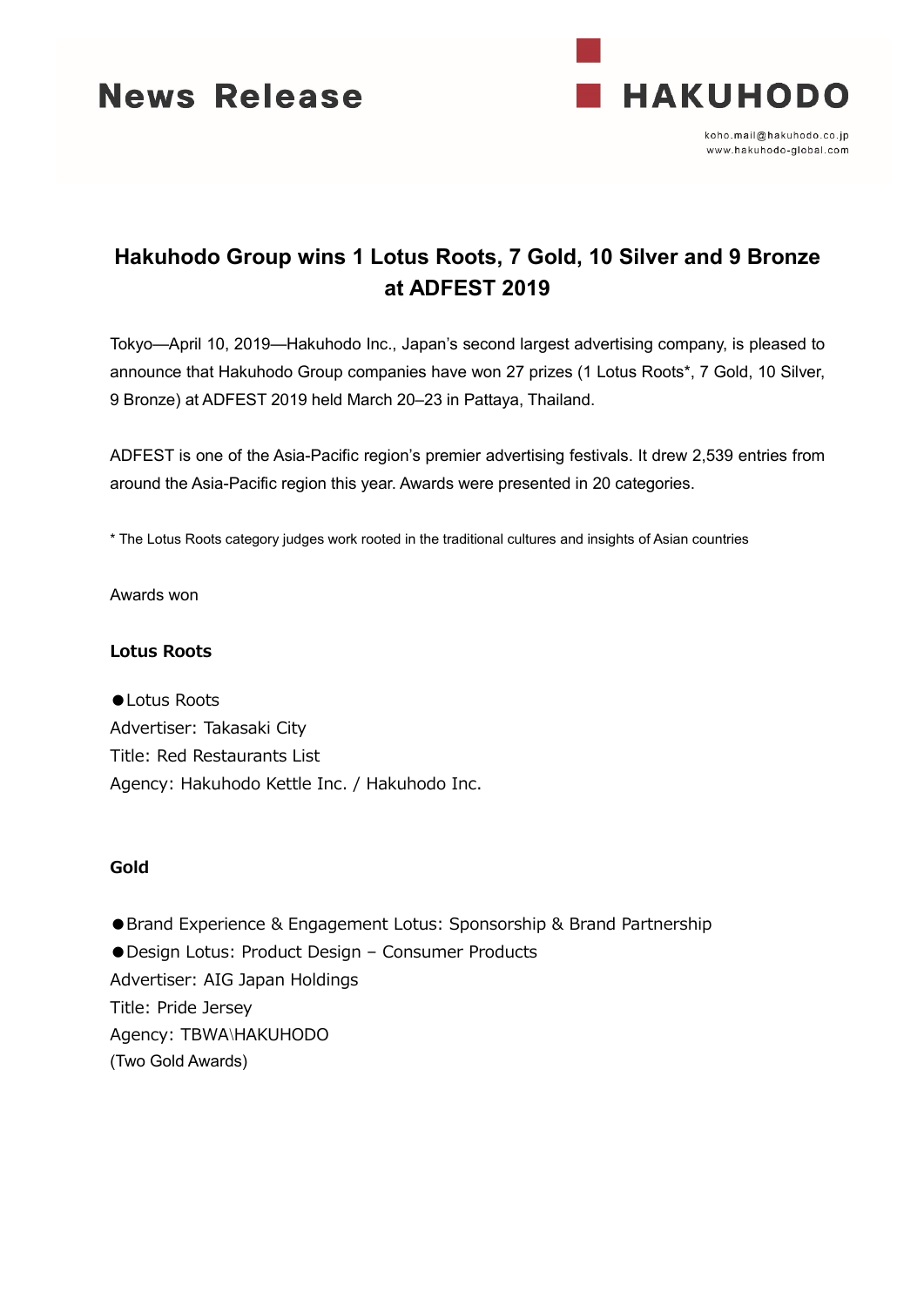● Brand Experience & Engagement Lotus: Use of Digital & Social Platforms Advertiser: Y!mobile Title: 720 HOURS OF YOUTH Agency: Hakuhodo Kettle Inc. / Hakuhodo Inc.

●Brand Experience & Engagement Lotus: Integrated Campaign Led by Brand Experience & Engagement ●Direct Lotus: Direct Campaign for Retention/Loyalty ●Direct Lotus: Best Integrated Direct Campaign Advertiser: Takasaki City Title: Red Restaurants List Agency: Hakuhodo Kettle Inc. / Hakuhodo Inc.

(Three Gold awards)

●Mobile Lotus: Use of Technology for Mobile Advertiser: Panasonic Title: Bird Hearing Test Agency: Hakuhodo Inc.

### **Silver**

●Design Lotus: Product Design – Innovative & Sustainable Design Advertiser: AIG Japan Holdings Title: Pride Jersey Agency: TBWA\HAKUHODO

●Design Lotus: Poster Advertiser: Sushi Sei Title: Flavourful Ocean - Salmon/Octopus Agency: PT Hakuhodo Indonesia

●eCommerce Lotus: Food & Beverage Advertiser: Vegibus Inc. Title: VEGI-BUS Agency: Hakuhodo Inc.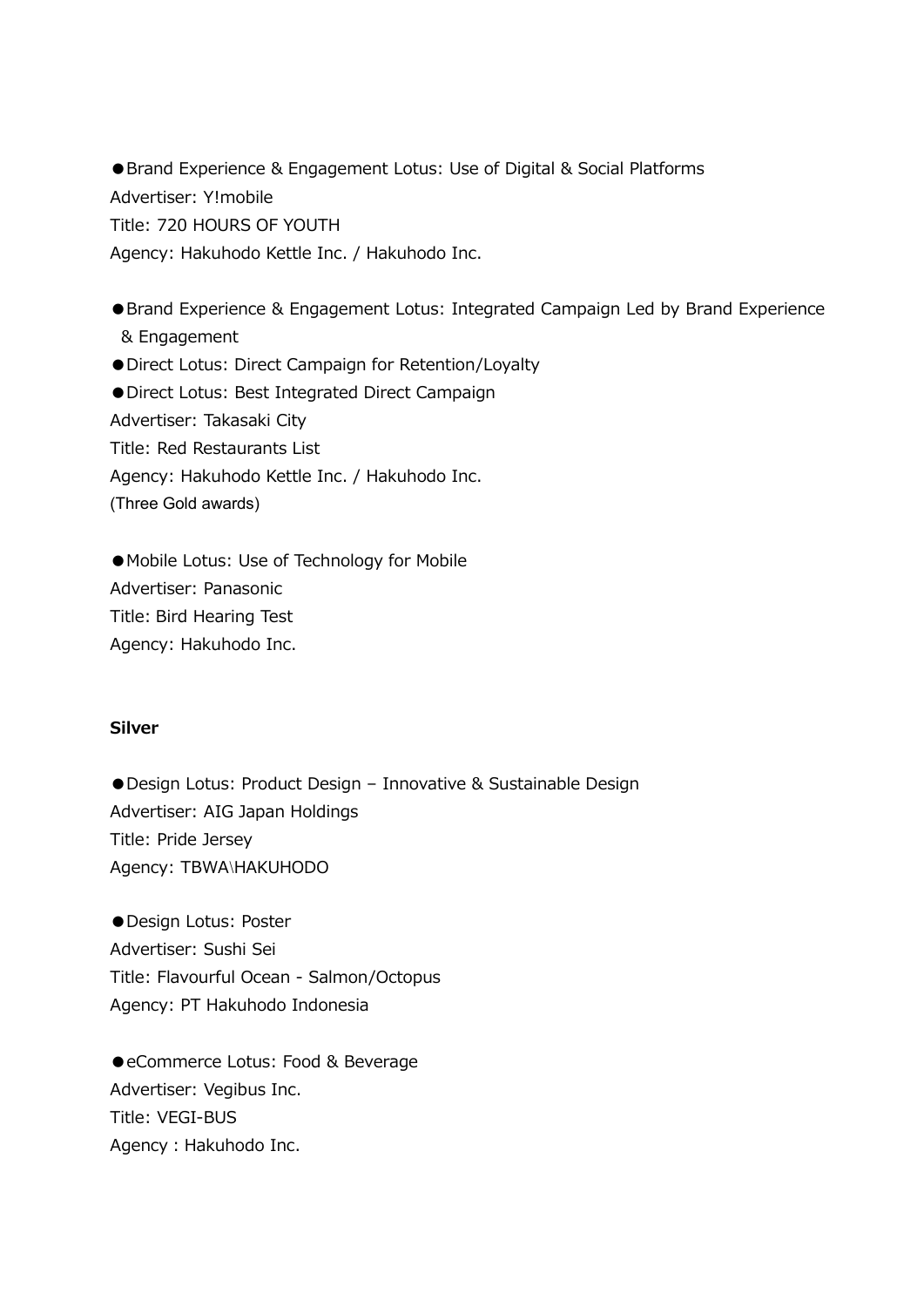●Film Lotus: Finance & Real Estate Advertiser: American Family Life Assurance Company of Columbus Title: Marathon With No Start Line Agency: Hakuhodo Kettle Inc. / Hakuhodo Inc.

●Film Craft Lotus: Script Advertiser: jms Title: [10 Sec. Drama] The Stop Line of Love Campaign Agency: Hakuhodo Inc. / Hakuhodo Kettle Inc.

●Interactive Lotus: Digital Integrated Campaign - Cars, Other Vehicles, Accessories & Auto **Services** ●Interactive Lotus: Best Use of a Prototype Technology Advertiser: NISSAN Title: ProPILOT Park RYOKAN Agency: TBWA\HAKUHODO (Two Silver awards)

●Media Lotus: Best Use of Audio Advertiser: Star Flyer Inc. Title: Star Lullaby / Star Chorus Agency: Hakuhodo Inc.

●Media Lotus: Best Integrated Media Campaign Advertiser: Takasaki City Title: Red Restaurants List Agency: Hakuhodo Kettle Inc. / Hakuhodo Inc.

● Outdoor Lotus: Digital Poster & Video Advertiser: Society for Community Organization (SoCO) Title: Subdivided Flat in a Lane Agency: Hakuhodo Hong Kong Ltd.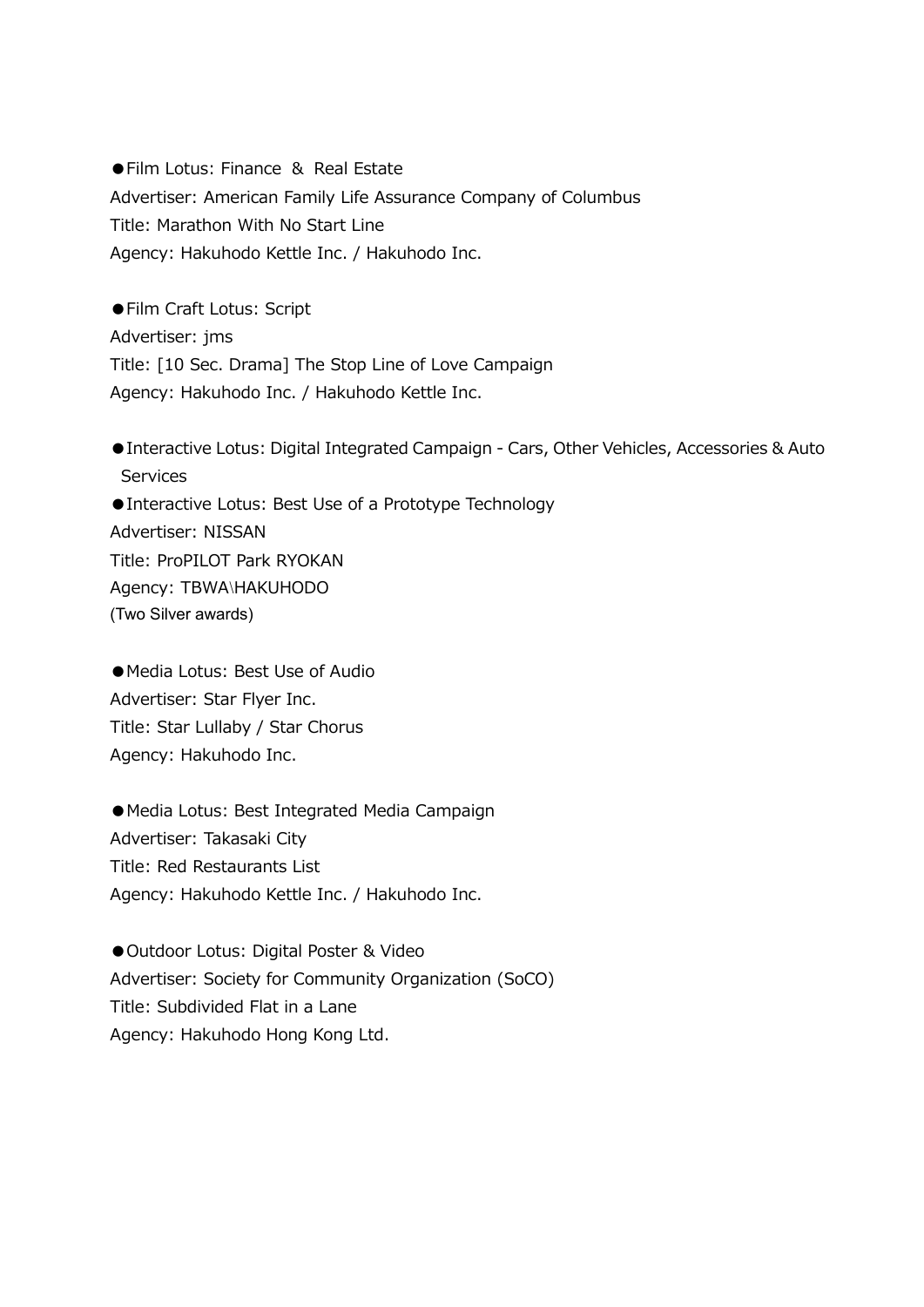# **Bronze**

●Audio Lotus: Best Use of Radio/Audio Medium Advertiser: Star Flyer Inc. Title: Star Lullaby / Star Chorus Agency: Hakuhodo Inc.

●Branded Entertainment Lotus: Best Use of User Generated Content ● Outdoor Lotus: Digital Poster & Video Advertiser: Netflix Title: Lick Away Bad Day Agency: Wolf Bangkok (Two Bronze awards)

●Branded Entertainment Lotus: Best Use of Talent ●Branded Entertainment Lotus: Best Use of Sports Advertiser: AIG Japan Holdings Title: Pride Jersey Agency: TBWA\HAKUHODO (Two Bronze awards)

●Film Lotus: Food Advertiser: UHA Mikakuto Co., Ltd. Title: Sakeru Gummy vs. Looong Sakeru Gummy Campaign Agency: Hakuhodo Inc.

●Film Craft Lotus: Costume Design Advertiser: Central Department Store Title: Shop Hard Work Harder Agency: Wolf Bangkok

●Interactive Lotus: Use of Digital Technology Advertiser: trippiece Title: Deep Learning Japan Agency: Hakuhodo Inc. / SIX Inc.